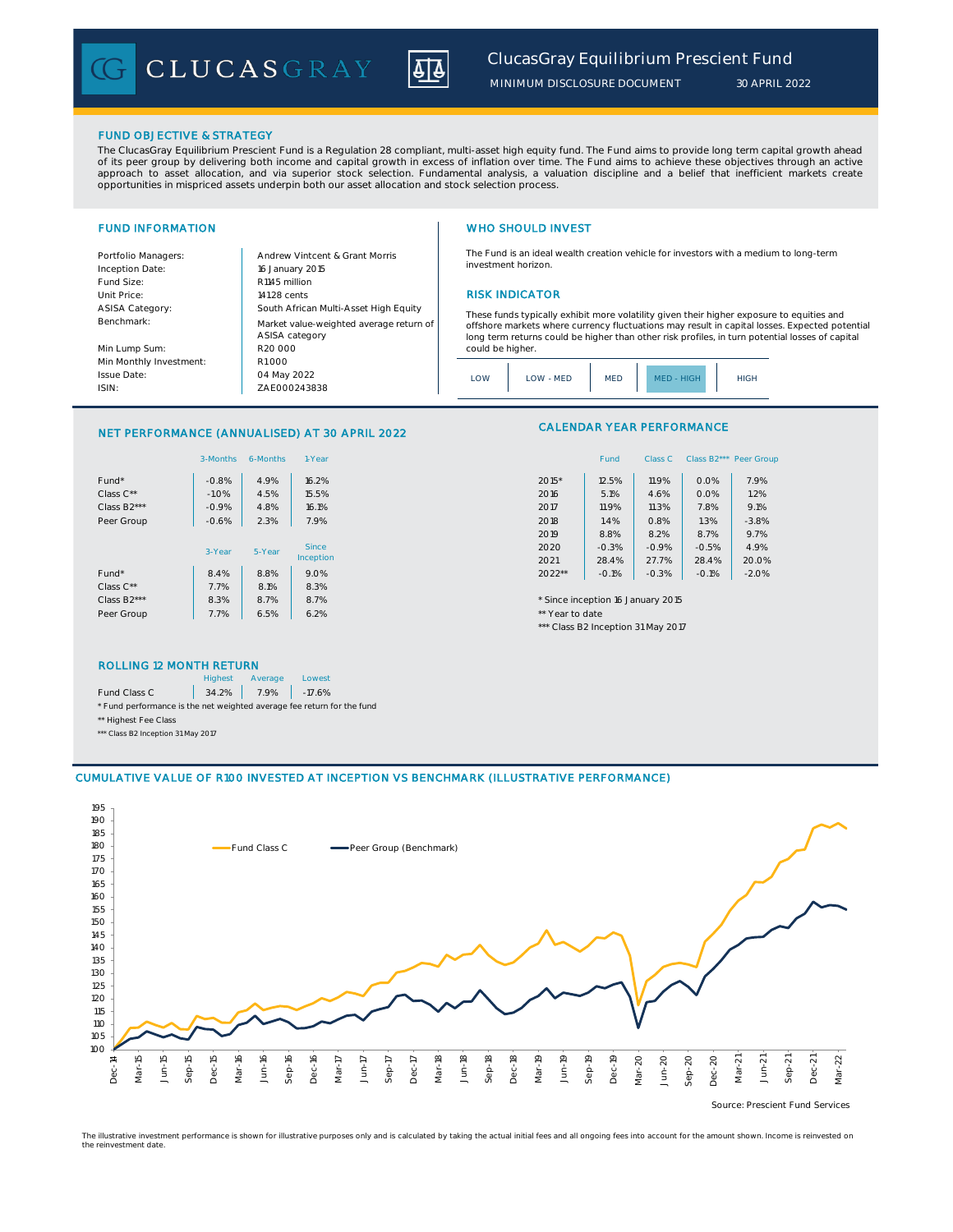CLUCASGRAY



*MINIMUM DISCLOSURE DOCUMENT 30 APRIL 2022*

## TOP 15 SA EQUITY HOLDINGS FUND ASSET ALLOCATIONS

| ABSA                            | <b>EPE Capital Partners</b> | <b>Asset Class</b> | %     |
|---------------------------------|-----------------------------|--------------------|-------|
| <b>Standard Bank</b>            | Anglo American              | Domestic Equity    | 54.89 |
| Old Mutual                      | Life Healthcare             | Foreign Equity     | 14.3% |
| <b>British American Tobacco</b> | MassMart                    | SA Cash            | 4.6%  |
| <b>MTN</b>                      | African Rainbow Minerals    |                    |       |
| Reunert                         | Glencore                    |                    |       |
| AECI                            | Metrofile                   |                    |       |
| Adcock Ingram                   |                             |                    |       |

The Top 15 holdings make up 35% of the total fund.



### DISTRIBUTIONS FEE STRUCTURE

| <b>Distribution Frequency</b> | Annually            | TER                                 | Class C | Class B2 |
|-------------------------------|---------------------|-------------------------------------|---------|----------|
| <b>Distribution Date</b>      | 01 April            | Annual Management Fee (excl. VAT)   | .20%    | 0.75%    |
| Last Distribution             | 4.55 cents per unit | Other Cost                          | 0.15%   | 0.15%    |
|                               |                     | VAT                                 | 0.20%   | 0.13%    |
|                               |                     | Total Expense Ratio (incl. VAT)     | .52%    | 1.01%    |
|                               |                     | Transaction Costs (incl. VAT)       | 0.19%   | 0.19%    |
|                               |                     | Total Investment Charge (incl. VAT) | i.71%   | .20%     |

## QUARTERLY COMMENTARY | MARCH 2022

The 1st quarter of 2022 will forever be defined by the outbreak of War in Eastern Europe. We, like most, have been deeply disturbed by developments in Ukraine. Our thoughts and prayers extend to all those directly impacted by the acts of significant aggression that have taken place over - there is no place for unilateral aggression. The Western World's response to Russia has been uniform, swift, and economically brutal.

The asset allocation decision to hold materially more in South African equities, and historically low levels in offshore equity proved to be a good one in the quarter. Aside from the currency strength, which we discuss later in more detail, the MSCI World Index declined over 5% in Dollars, while the JSE Capped Swix gained over 6% in Rands. Over the last year, the JSE Capped Swix has returned 29% in Dollars, compared to around 7% for the MSCI World Index. The ClucasGray Asset Management asset allocation process had for some time been highlighting the relative attractiveness of local equities – notwithstanding the relative outperformance referred to above, the reality is that our assessment of prospective returns continues to favor South African equity.

The JSE Capped Swix gained over 6%, but it was the divergence of returns that made the 1st quarter of 2022 such a remarkable one. The ClucasGray Equilibrium Prescient Fund has been well exposed to both Resources and Banks for some time, and it was pleasing to see many of the large weightings in both sectors perform well. Some notable performances in the quarter include Exxaro, African Rainbow, Standard Bank, Absa and Grindrod all gaining over 25%. In addition, key holdings such as Anglos, Glencore, Ethos Capital and MTN all gained over 10%.

Countering the above, the JSE was severely impacted by the significant collapse in both Naspers & Prosus, which fell 33% & 39% respectively. The Fund owns some in each, but the weightings were relatively modest. Our view on Naspers is that they have some obvious levers to pull to, at the very least, unwind a meaningful portion of the discount to our estimate of their sum of the parts. It may require some humble pie from the executives, but it is now clear that the much maligned structure they created in 2021 has underwhelmed.

Away from the above, the Fund was impacted by a weak performance from Massmart, Reunert, Ninety One and Astral which all fell more than 12% in the quarter.

The All Bond Index gained 1.9% in the quarter - it remains an asset class that we believe offers an attractive prospective return, and whilst the annualized returns in the 1st quarter are comfortably ahead of cash, they are nonetheless a little disappointing. Over the last 12 months, the All Bond Index has gained over 12%, so our decision to have over 20% of the fund allocated to Bonds has helped the performance of the Fund.

We believe the bond market holds the key to the unlocking of value in South African assets. Firstly, lower bonds yields obviously result in attractive returns from bonds, to which we are well exposed. Crucially, lower bond yields will result in a lower cost of equity for South African oriented companies – a lower cost of equity should result in a re-rating of these companies, which for too long have been held back by a cost of capital that is unjustifiably elevated, and in stark contrast to the developed world.

The net result of the above is that the ClucasGray Equilibrium Prescient Fund gained just over 1% in the quarter, ahead of the peer group which declined 1%. Over the last 12 months, the Fund is up 19.2%, compared to peers of 10.9%. As depicted on the fact sheets, the Fund has outperformed its peers over all periods since its inception over 7 years ago. The compound net return of 9.2% since inception is 2.8% per annum ahead of the average balanced fund, and pleasingly for investors, the Fund has outperformed inflation by 4.3% per annum over this period. During the quarter, the Fund continued to be managed in line with its investment objectives.

We were fairly active in the quarter, taking advantage of valuation opportunities that have been presented in good companies that we believe have been unduly sold off. None of us have any insights into how long the conflict will last - we naturally all sincerely hope that sanity prevails and calm is restored soon. Each crisis is different, but history has taught us that crises tend to pass. The reaction of certain commodities and the commensurate performance of certain share prices, is ahead of our assessment of longer term fundamentals. We believe an opportunity has been presented to reduce weightings selectively in some of these companies, and reallocate to areas of the market that have been unduly punished. The Russian Ukraine conflict created a dislocation in the equity market – the spike in Oil on the back of nearer term supply constraints saw a very strong rally in both MTN and Sasol, and presented opportunities in a number of companies that we wanted to take advantage of. We introduced new holdings in Mondi, Foschini and the JSE, and added to our existing holdings in Spar, Anheuser, Old Mutual, FirstRand, Ninety One, Naspers and Reunert.

Notwithstanding a very strong recovery in the share prices of many companies since the lows of 2020, we remain of the view that a combination of a steadily improving earnings backdrop, and historically undemanding valuations will deliver attractive returns to investors. In our view, the very realistic prospect exists for both South African bonds and equities to deliver attractive prospective returns from current levels.

Certainly, the ClucasGray Equilibrium Prescient Fund is well positioned were this to eventuate.